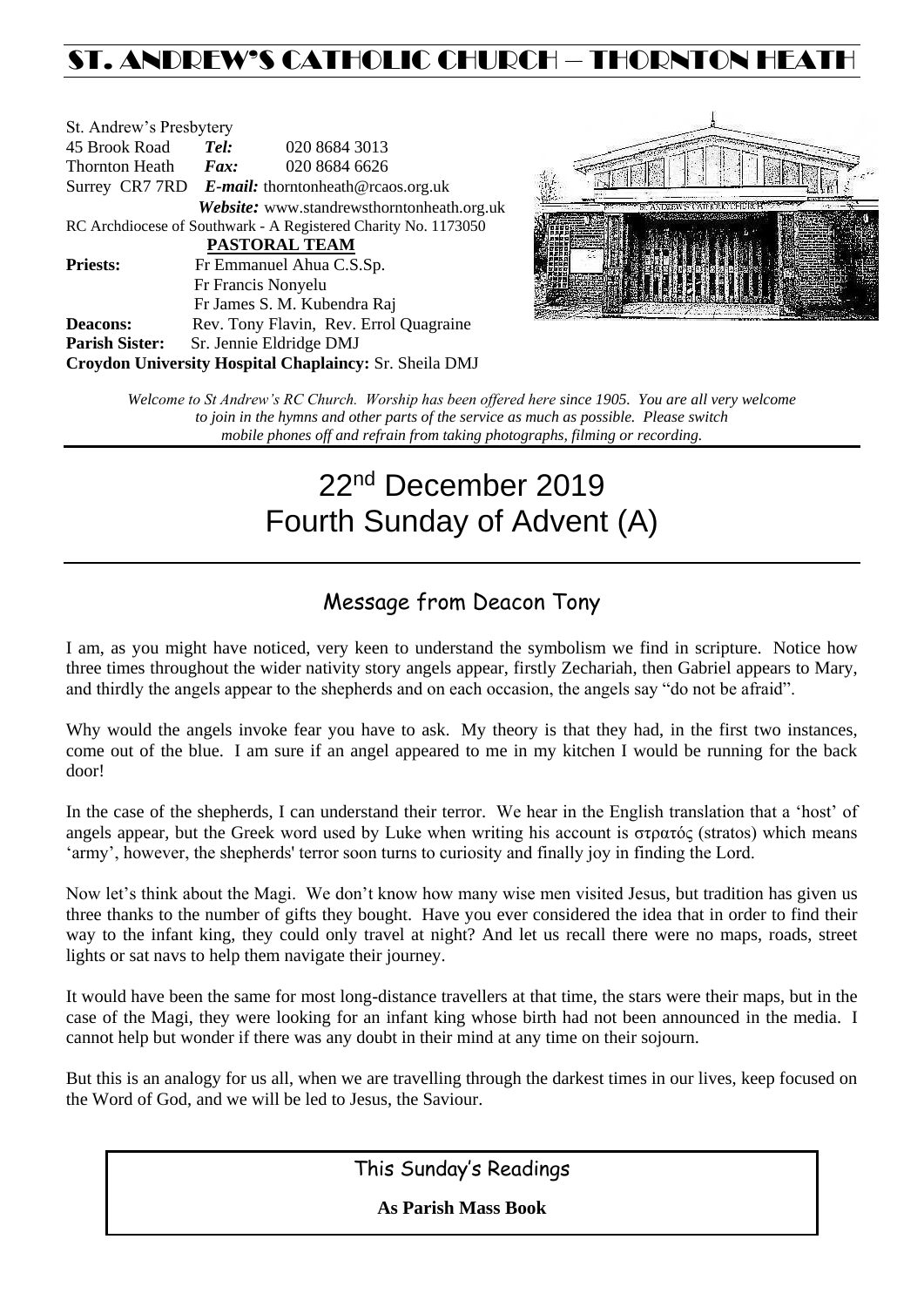### Diary for the Week

| Sunday 22 <sup>nd</sup> December    |                      |                                   |                                            |
|-------------------------------------|----------------------|-----------------------------------|--------------------------------------------|
|                                     | 6.00pm (Saturday)    | First Mass of Sunday              | Jack Oyeary RIP                            |
| 4 <sup>th</sup> Sunday of Advent    | 9.30am               | <b>Mass</b>                       | Parishioners                               |
|                                     | 11.30am              | Mass                              |                                            |
|                                     |                      |                                   | Errol Quagraine Jnr (Birthday)             |
|                                     | 3.00pm               | <b>Decorating Church</b>          |                                            |
|                                     | 5.00pm               | <b>Rosary</b>                     |                                            |
|                                     | $5.15 - 5.45$ pm     | <b>Exposition and Benediction</b> |                                            |
|                                     | 6.00 <sub>pm</sub>   | <b>Mass</b>                       | <b>Holy Souls</b>                          |
|                                     | 7.00pm               | Choir practice                    |                                            |
|                                     |                      |                                   |                                            |
| Monday 23rd December                | 7.30am               | <b>Mass</b>                       | Patrick & Margaret McGovern                |
| Saint John of Kanty                 | 10.00am              | <b>Mass</b>                       | Mrs Lilly Paes RIP                         |
| Malachi 3:1-4.23-24                 | $2.00 - 3.00$ pm     | <b>Children rehearsals for</b>    |                                            |
| Luke 1:57-66                        |                      | <b>Christmas Nativity</b>         |                                            |
|                                     | 7.00pm               | <b>Legion of Mary (hall)</b>      |                                            |
|                                     | 7.30am               |                                   |                                            |
| Tuesday 24th December               |                      | Mass                              | Jullian (Well-being)                       |
| 2 Samuel 7:1-5, 8-12, 14.16         | 10.00am              | <b>Mass</b>                       | Francis John Hampshire RIP                 |
| Luke 1:67-79                        | 5.15pm               | The Nativity with our             |                                            |
|                                     |                      | Parish children                   |                                            |
|                                     | 6.00pm               | <b>Vigil Mass for Christmas</b>   | Paul Etuka RIP                             |
|                                     | 11.15pm              | <b>Carols for Midnight Mass</b>   | James Bradley Cooney (Well-being)          |
|                                     |                      |                                   |                                            |
| Wednesday 25 <sup>th</sup> December | 8.00am               | <b>Mass</b>                       | Jennifer Fullwiller (Special Intention)    |
| The Nativity of the Lord            | 9.30am               | <b>Mass</b>                       | <b>Richie Family</b>                       |
| <b>Holyday of Obligation</b>        | 11.30am              | <b>Mass</b>                       | Patricia Wocial (Special Intention)        |
| Isaiah 52:7-10                      |                      |                                   |                                            |
| John 1:1-18                         |                      |                                   |                                            |
|                                     |                      |                                   |                                            |
| Thursday 26 <sup>th</sup> December  |                      |                                   |                                            |
| Saint Stephen                       | 10.00am              | Mass                              | Yodit, Tirhas, Jo & Hdile (Well-being)     |
| Acts 6:8-10; 7:54-59                |                      |                                   |                                            |
| Matthew 10:17-22                    |                      |                                   |                                            |
| Friday 27 <sup>th</sup> December    |                      |                                   |                                            |
| Saint John                          | 10.00am              | Mass                              | Mrs Irene Michael (10 <sup>th</sup> Anniv) |
|                                     |                      |                                   |                                            |
|                                     |                      |                                   |                                            |
| 1 John 1:1-4, John 20:2-8           |                      |                                   |                                            |
| Saturday 28 <sup>th</sup> December  | 9.30am               | <b>Mass</b>                       | Mr Cecil Lobo RIP                          |
|                                     |                      |                                   |                                            |
| The Holy Innocents                  | 10.00am              | <b>Rosary</b>                     |                                            |
| 1 John 1:5-2:2                      | $10.00 - 10.30$ am   | <b>Confessions</b>                |                                            |
| Matthew 2:13-18                     | $5.00 - 5.30$ pm     | <b>Confessions</b>                |                                            |
|                                     | 6.00 <sub>pm</sub>   | First Mass of Sunday              | Priscilla Jackson (Anniv)                  |
| Sunday 29 <sup>th</sup> December    | 9.30am               | Mass                              | Parshioners                                |
| The Holy Family of Jesus,           | 11.30am              | <b>Mass</b>                       | Majorie Agnes (Birthday)                   |
|                                     |                      |                                   |                                            |
| Mary and Joseph                     | 5.00pm               | <b>Rosary</b>                     |                                            |
|                                     | $5.15 - 5.45$ pm     | <b>Exposition and Benediction</b> |                                            |
|                                     | 6.00 <sub>pm</sub>   | Mass                              | Sarah Notaro RIP (Anniv)                   |
|                                     | $7.00 - 9.00$ pm     | <b>Charismatic Prayer Group</b>   |                                            |
| Monday 30 <sup>th</sup> December    | 7.30am               | <b>Mass</b>                       | Our Lady of Africa                         |
| 1 John 2:12-17                      | 10.00am              | <b>Mass</b>                       | William Bernard Freeman RIP                |
| Luke 2:36-40                        | 7.00pm               | <b>Legion of Mary (hall)</b>      |                                            |
|                                     |                      |                                   |                                            |
| Tuesday 31st December               | 10.00am              | Mass                              | Deceased Liegueiaires RIP                  |
| Saint Sylvester 1                   | <b>Midnight Mass</b> | <b>Welcome in New Year</b>        | Parishioners                               |
| 1 John 2:18-21, John 1:1-18         |                      |                                   |                                            |
| Wednesday 1st January               |                      |                                   |                                            |
| Mary, the Holy Mother of            | Midday               | <b>Mass</b>                       | Mr Alphonsus Alan Ogwuke RIP               |
| God                                 |                      |                                   |                                            |
|                                     |                      |                                   |                                            |
| Numbers 6:22-27                     |                      |                                   |                                            |
| Luke 2:16-21                        |                      |                                   |                                            |
| Thursday 2 <sup>nd</sup> January    | 7.30am               | Mass                              | F.O.S.S. (For Our Suffering Souls)         |
| Saints Basil the Great &            | 10.00am              | Mass                              | Janet Badu-Mensah (W/B, Thanksgiving)      |
| Gregory Nazianzen                   |                      |                                   |                                            |
|                                     |                      |                                   |                                            |
| 1 John 2:22-28                      |                      |                                   |                                            |
| John 1:19-28                        |                      |                                   |                                            |
| Friday 3rd January                  | 7.30am               | <b>Mass</b>                       | Angela & Family (W/B, Thanksgiving)        |
| The Most Holy Name of               | 10.00am              | Mass followed by Exposition       | William Bernard Freeman RIP (Anniv)        |
| <b>Jesus</b>                        |                      | of the Blessed Sacrament/         |                                            |
| <b>First Friday</b>                 |                      | Benediction                       |                                            |
| 1 John 2:29 - 3:6                   | 6.30pm               | <b>Syro Malabar Mass</b>          |                                            |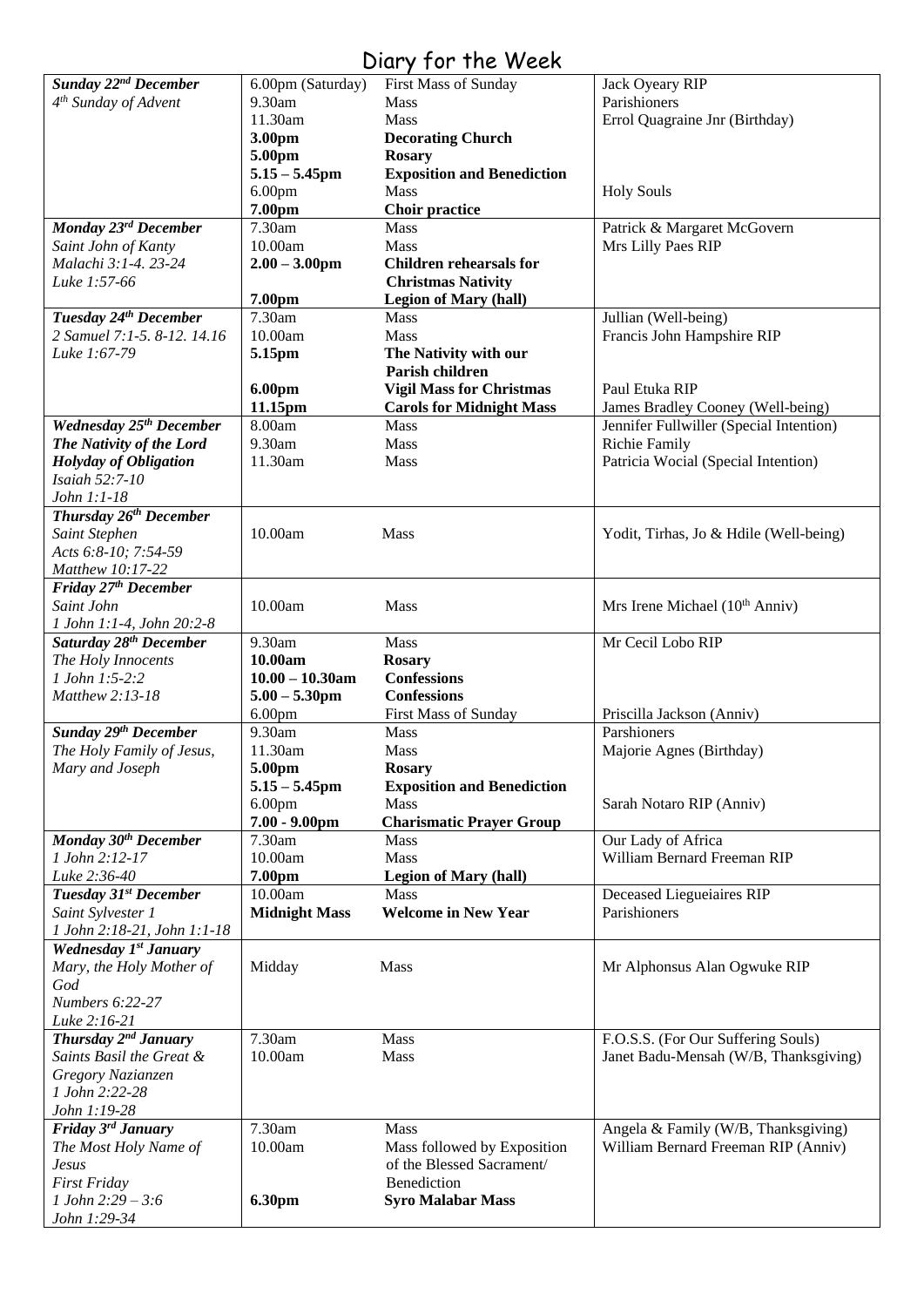| Saturday 4 <sup>th</sup> January |                          | 9.30am             | <b>Mass</b>                       | Meiso D'Souza RIP           |  |  |
|----------------------------------|--------------------------|--------------------|-----------------------------------|-----------------------------|--|--|
| $1$ John 3:7-10                  |                          | 10.00am            | <b>Rosary</b>                     |                             |  |  |
| John 1:35-42                     |                          | $10.00 - 10.30$ am | <b>Confessions</b>                |                             |  |  |
|                                  |                          | $5.00 - 5.30$ pm   | <b>Confessions</b>                |                             |  |  |
|                                  |                          | 6.00 <sub>pm</sub> | <b>First Mass of Sunday</b>       | Parishioners                |  |  |
| Sunday $5^{th}$ January          |                          | $9.30$ am          | <b>Mass</b>                       | Dorothy James RIP           |  |  |
|                                  | The Epiphany of The Lord | 11.30am            | <b>Mass</b>                       | John Carrapiett RIP (Anniv) |  |  |
|                                  |                          | 5.00pm             | <b>Rosary</b>                     |                             |  |  |
|                                  |                          | $5.15 - 5.45$ pm   | <b>Exposition and Benediction</b> |                             |  |  |
|                                  |                          | 6.00 <sub>pm</sub> | <b>Mass</b>                       | Mary Josephine Wells RIP    |  |  |
|                                  |                          | $7.00 - 9.00$ pm   | <b>Charismatic Prayer Group</b>   |                             |  |  |
| Money Matters                    |                          |                    |                                   |                             |  |  |
| <b>Collection Last Sunday</b>    |                          | £1,237.78          |                                   |                             |  |  |
| Payment by Standing Order        |                          |                    |                                   |                             |  |  |
|                                  |                          |                    |                                   | £ $700.00$                  |  |  |
|                                  |                          | Total offertory    |                                   | £1,937.78                   |  |  |
|                                  |                          |                    | Thank you for your generosity     |                             |  |  |
|                                  | Altar Servers            |                    |                                   | Church Cleaners             |  |  |
|                                  | Team 3                   |                    |                                   |                             |  |  |
| This week<br>Next week           | Team 1                   |                    |                                   | This week Sancho's Dusters  |  |  |
|                                  |                          |                    |                                   | Next week St Jude's Group   |  |  |
|                                  | Team 2 (5.1.20)          |                    |                                   | Judie's Crew $(8.1.20)$     |  |  |

### St. Andrew's Parish Notices

#### **SVP COFFEE MORNING AND TABLE TOP SALE**

The SVP group are having a coffee morning and table top sale today  $22<sup>nd</sup>$  December in the hall. Please go along and help support the group. They will also be selling tickets for the Afternoon Tea fundraiser at the same time.

#### **CHARISMATIC PRAYER GROUP**

The group would like to invite all parishioners to their Christmas party today Sunday 22<sup>nd</sup> December in the hall starting from 1.00pm – all are very welcome.

#### **CHURCH DECORATION FOR CHRISTMAS**

We will be decorating the Church for Christmas again today Sunday 22<sup>nd</sup> December at 3 - 4pm. Pleases come and lend a hand to make our parish Church look beautiful for Christmas. The more the merrier, you are all welcome.

#### **ST ANDREW'S**

The next newsletter will be on Sunday  $5<sup>th</sup>$  January 2020.

Parish Surgery will resume again on Monday 6<sup>th</sup> January at 7.00pm.

The Active Retirement Group will resume again on Wednesday  $8<sup>th</sup>$  January.

The Lectio Divina Group will resume again on Wednesday 8<sup>th</sup> January. New members are always welcome, please come along to join the group on Wednesdays 6.00pm in the hall or call Maria for more info 020 8660 6451.

#### **NEW YEARS DAY**

There will be an offertory collection at the midday Mass.

#### **50 FOR 50 GOLDEN FUNDRAISING UPDATE**

Thank you all again for all the support throughout 2019 for our fund which now finishes at the end of the year. So many of you have been so generous with your time, money, support and understanding. We hope to use the money raised carefully to fix the many jobs for our Church, hall and house. As of 15<sup>th</sup> December the money raised is £29,309.14. Once again, thank you all very much.

#### **FR EMMANUEL**

Fr Emmanuel is delighted to let you all know that his Induction Mass at St Andrews will be on 10<sup>th</sup> January at 6.30pm. You are all very welcome to attend.